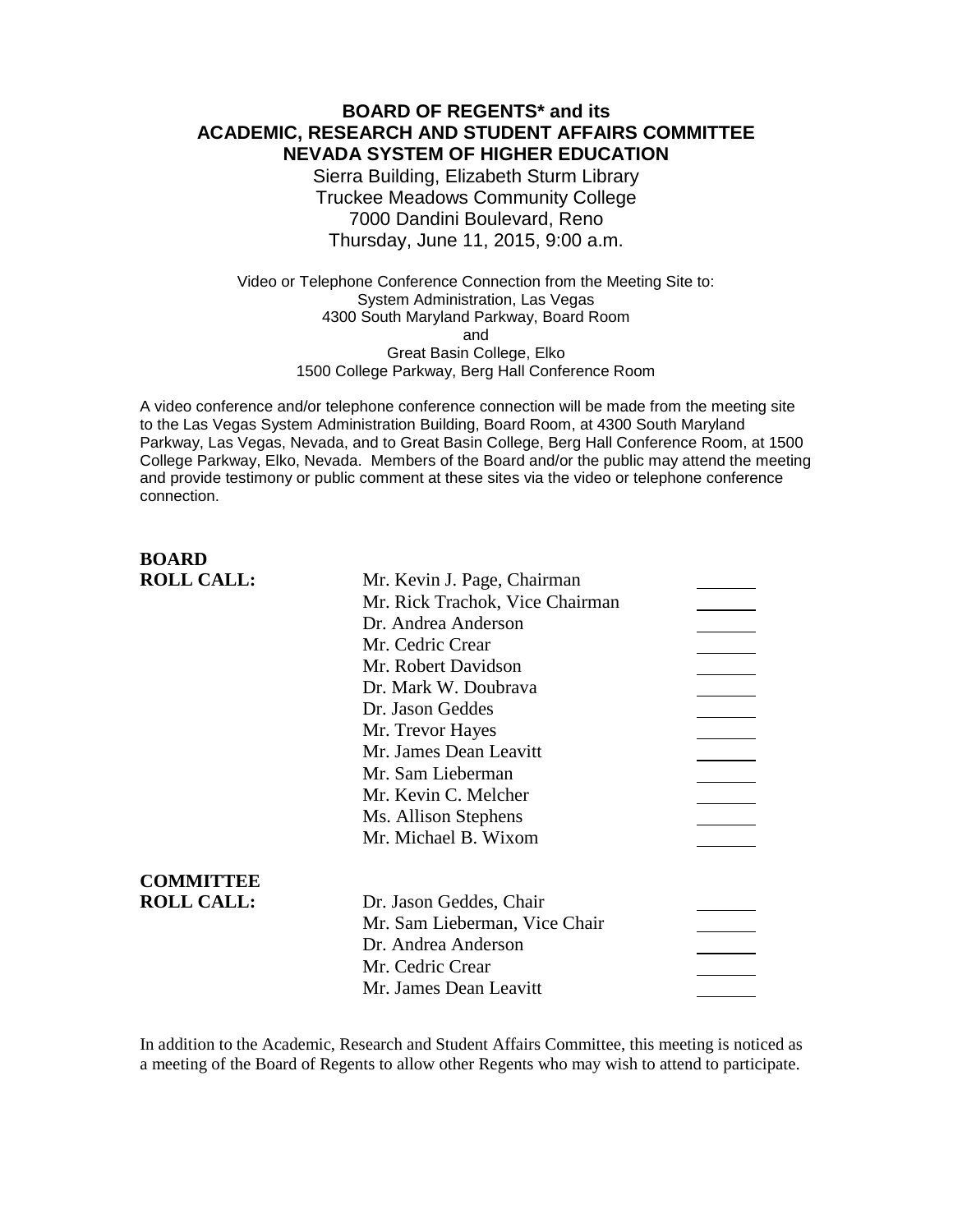#### **IMPORTANT INFORMATION ABOUT THE AGENDA AND PUBLIC MEETING**

**NOTE:**Below is an agenda of all items scheduled to be considered. Notification is hereby provided that items on the agenda may be taken out of the order presented, two or more agenda items may be combined for consideration, and an agenda item may be removed from the agenda or discussion relating to an item on the agenda may be delayed at any time.

In accordance with the Board of Regents' Bylaws, Title I, Article V, Section 20, items voted on may be the subject of a motion to reconsider at this meeting. A motion to reconsider an item may be made at any time before adjournment of this meeting. Similarly, if an item is tabled at any time during the meeting, it may, by proper motion and vote, be taken from the table and thereafter be the subject of consideration and action at any time before adjournment of this meeting.

\*The Board of Regents, at its regularly scheduled meetings, meets concurrently with its Committees (the Academic, Research and Student Affairs Committee; the Audit Committee; the Business and Finance Committee; the Cultural Diversity Committee; the Investment and Facilities Committee; and the Health Sciences System Committee). The Board's Committee meetings take place in accordance with the agendas published for those Committees. Regents who are not members of the Committees may attend the Committee meetings and participate in the discussion of Committee agenda items. However, action items will only be voted on by the members of each Committee, unless a Regent is temporarily made a member of that Committee under Board of Regents' Bylaws, Title 1, Article VI, Section 6. The full Board of Regents will consider Committee action items in accordance with the Board of Regents' agenda published for the current or for a subsequent meeting.

In accordance with the Board of Regents' Bylaws, Title 1, Art. V, Section 13, a quorum may be gained by telephonic hookup.

Some agenda items are noted as having accompanying reference material. Reference material may be accessed on the electronic version of the agenda by clicking the reference link associated with a particular item. The agenda and associated reference material may also be accessed on the Internet by visiting the Board of Regents' website at:

#### <http://system.nevada.edu/Nshe/index.cfm/administration/board-of-regents/meeting-agendas/>

Many public libraries have publicly accessible computer terminals. Copies of the reference material and any additional support materials that are submitted to the Board of Regents' Office and then distributed to the members of the Board of Regents after the mailing of this agenda but before the meeting, will be made available as follows: 1. Copies of any such materials are available at the Board of Regents' Office at 2601 Enterprise Road, Reno, Nevada, and the Board of Regents' Office at 4300 S. Maryland Parkway, Las Vegas, Nevada. A copy may be requested by calling Keri Nikolajewski at (702) 889-8426; 2. Copies of any such materials will also be available at the meeting site.

Reasonable efforts will be made to assist and accommodate physically disabled persons attending the meeting. Please call the Board office at (775) 784-4958 in advance so that arrangements may be made.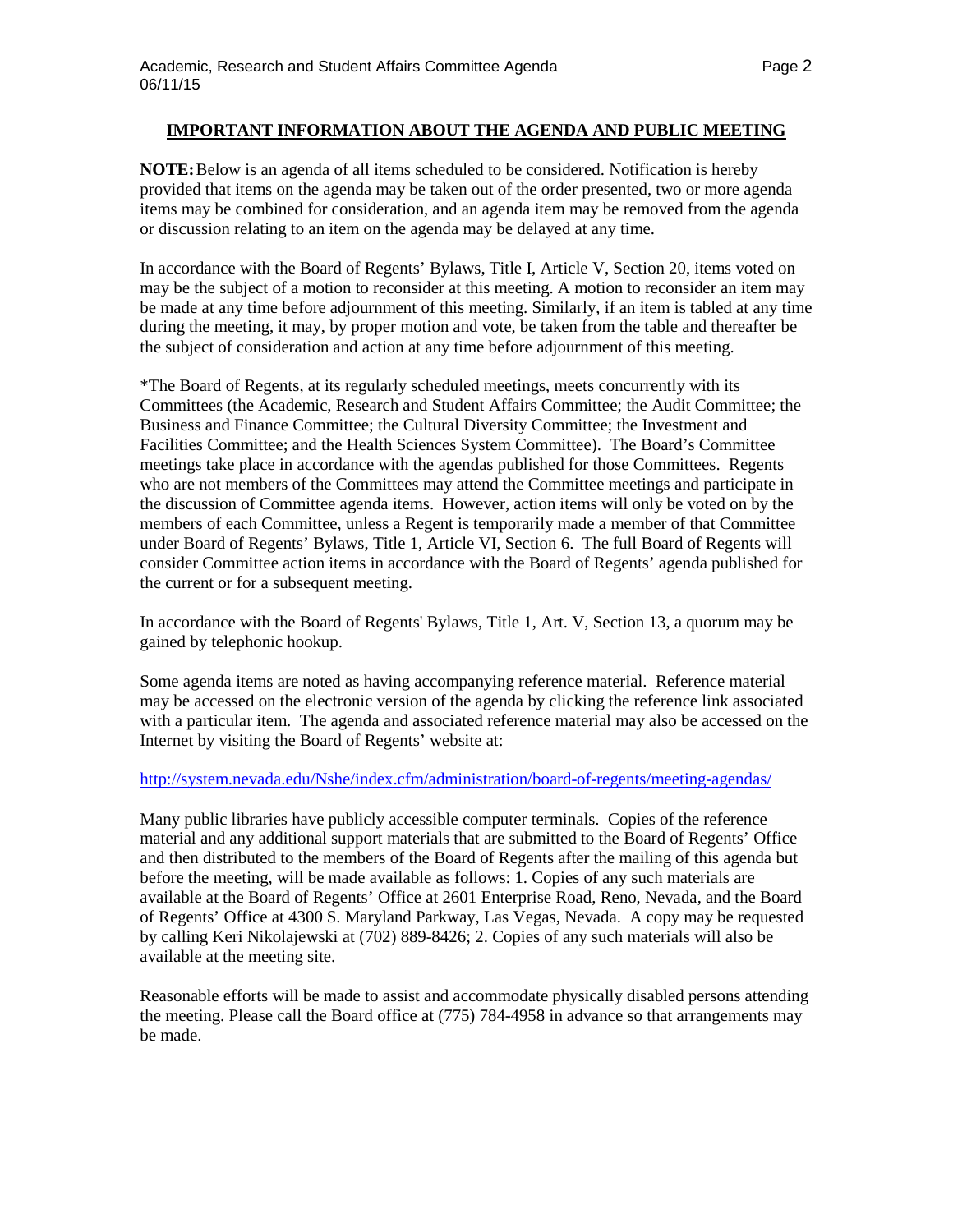### 1. PUBLIC COMMENT **INFORMATION** ONLY

Public comment will be taken during this agenda item. No action may be taken on a matter raised under this item until the matter is included on an agenda as an item on which action may be taken. Comments will be limited to three minutes per person. Persons making comment will be asked to begin by stating their name for the record and to spell their last name. The Committee Chair may elect to allow additional public comment on a specific agenda item when that agenda item is being considered.

In accordance with Attorney General Opinion No. 00-047, as restated in the Attorney General's Open Meeting Law Manual, the Chair may prohibit comment if the content of that comment is a topic that is not relevant to, or within the authority of, the Board of Regents, or if the content is willfully disruptive of the meeting by being irrelevant, repetitious, slanderous, offensive, inflammatory, irrational or amounting to personal attacks or interfering with the rights of other speakers.

### **2. CONSENT ITEMS FOR POSSIBLE ACTION**

Consent items will be considered together and acted on in one motion unless an item is removed to be considered separately by the Committee.

### **2a. MINUTES FOR POSSIBLE ACTION**

Request is made for approval of the minutes from the March 5, 2015, Workforce, Research and Economic Development Committee meeting and the March 5, 2015, Academic and Student Affairs Committee meeting. *[\(Refs. ARSA-2a1](http://system.nevada.edu/tasks/sites/Nshe/assets/File/BoardOfRegents/Agendas/2015/jun-mtgs/arsa-refs/ARSA-2a1.pdf) and [ARSA-2a2\)](http://system.nevada.edu/tasks/sites/Nshe/assets/File/BoardOfRegents/Agendas/2015/jun-mtgs/arsa-refs/ARSA-2a2.pdf)*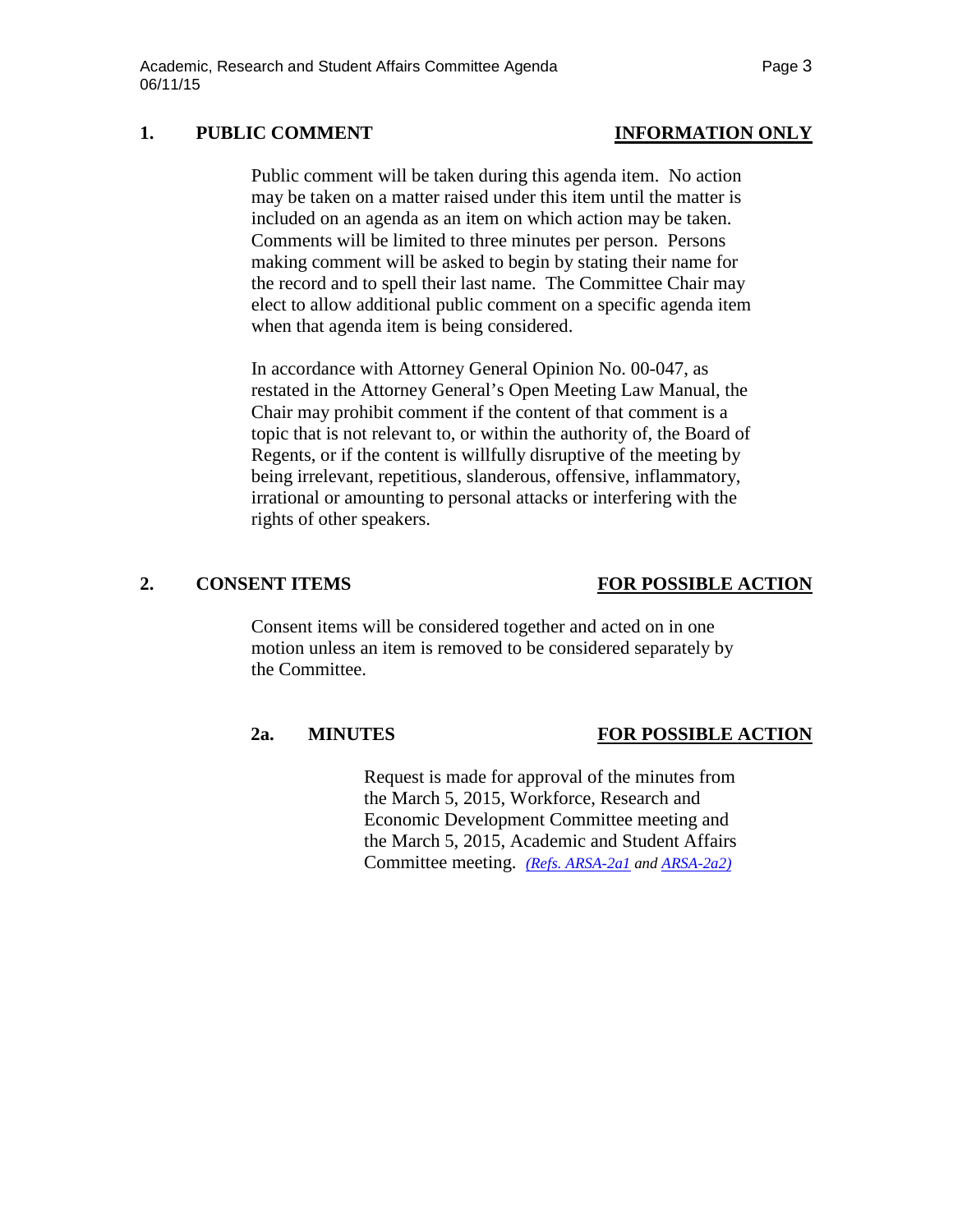#### **2. CONSENT ITEMS** *– (continued)* **FOR POSSIBLE ACTION**

# **2b. UNLV – ORGANIZATIONAL FOR POSSIBLE ACTION UNIT ELIMINATION, CAESARS HOSPITALITY RESEARCH CENTER**

UNLV requests approval to eliminate the Caesars Hospitality Research Center as the annual gifts from Caesars have ended without renewal. Endowment income will be directed to internal faculty research institutes to enhance research skills, college faculty summer research grants, publication incentives and other research expenditures. The professional development courses offered by the Center will be provided by the Center for Professional and Leadership Studies. *[\(Ref. ARSA-2b\)](http://system.nevada.edu/tasks/sites/Nshe/assets/File/BoardOfRegents/Agendas/2015/jun-mtgs/arsa-refs/ARSA-2b.pdf)*

# **2c. UNLV – ORGANIZATIONAL FOR POSSIBLE ACTION UNIT ELIMINATION, ENGINEERING GEOPHYSICS LABORATORY**

UNLV requests approval to eliminate the Engineering Geophysics Laboratory as the activities and resources once associated with the Engineering Geophysics Laboratory have been absorbed by the Applied Geophysics Center. *[\(Ref. ARSA-2c\)](http://system.nevada.edu/tasks/sites/Nshe/assets/File/BoardOfRegents/Agendas/2015/jun-mtgs/arsa-refs/ARSA-2c.pdf)*

# **2d. TMCC – PROGRAM FOR POSSIBLE ACTION ELIMINATION, AAS IN NURSING**

TMCC requests approval to eliminate its Associate of Applied Science in Nursing as this degree will now be offered as an Associate of Science in Nursing beginning Fall 2015. The Associate of Science in Nursing was approved by the Board of Regents on December 5, 2013. *[\(Ref. ARSA-2d\)](http://system.nevada.edu/tasks/sites/Nshe/assets/File/BoardOfRegents/Agendas/2015/jun-mtgs/arsa-refs/ARSA-2d.pdf)*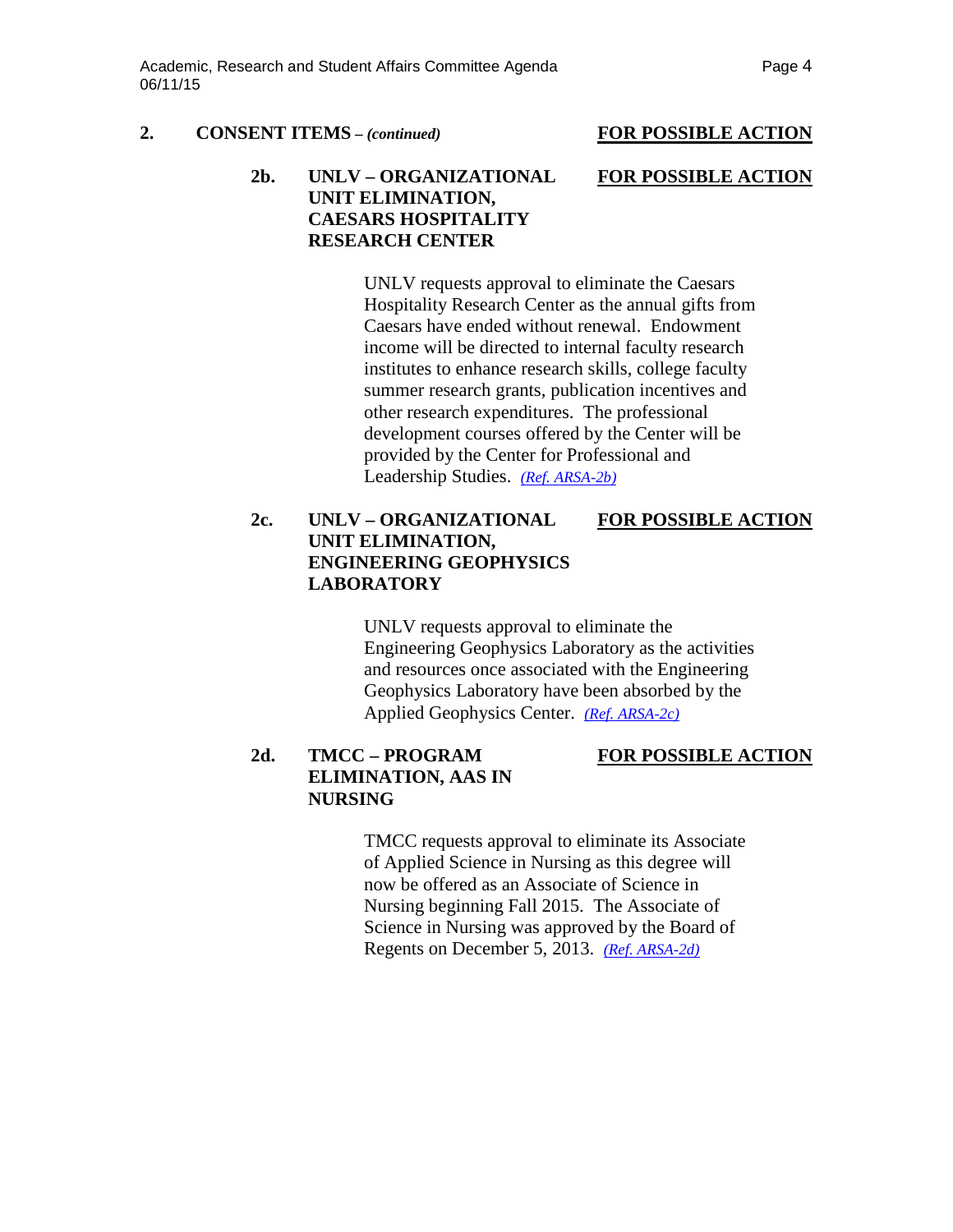#### **2. CONSENT ITEMS** *– (continued)* **FOR POSSIBLE ACTION**

### **2e. TMCC – ORGANIZATIONAL FOR POSSIBLE ACTION UNIT ELIMINATION, DIVISION OF WEBCOLLEGE**

TMCC requests approval to eliminate the Division of WebCollege. The one academic unit within WebCollege is primarily a service unit to other academic divisions and will be integrated back into the Division of Liberal Arts. No students will be impacted by the elimination of this division. *[\(Ref. ARSA-2e\)](http://system.nevada.edu/tasks/sites/Nshe/assets/File/BoardOfRegents/Agendas/2015/jun-mtgs/arsa-refs/ARSA-2e.pdf)*

#### **2f. NSC – ACADEMIC MASTER FOR POSSIBLE ACTION PLAN REVISION**

NSC requests approval of a revision to its Academic Master Plan, previously approved at the December 2014 meeting, to include among its planned programs a Bachelor of Applied Science in Visual Media and a Bachelor of Applied Science in Engineering Technology. *[\(Ref. ARSA-2f\)](http://system.nevada.edu/tasks/sites/Nshe/assets/File/BoardOfRegents/Agendas/2015/jun-mtgs/arsa-refs/ARSA-2f.pdf)*

### **2g. TMCC – ACADEMIC MASTER FOR POSSIBLE ACTION PLAN REVISION**

TMCC requests approval of a revision to its Academic Master Plan, previously approved at the December 2014 meeting, to include among its planned programs an Associate of Applied Science in Prehospital Emergency Medicine and an Associate of Applied Science in Culinary Arts Entrepreneurs. *[\(Ref. ARSA-2g\)](http://system.nevada.edu/tasks/sites/Nshe/assets/File/BoardOfRegents/Agendas/2015/jun-mtgs/arsa-refs/ARSA-2g.pdf)*

# **3. NSC – NEW MAJOR, BAS IN VISUAL FOR POSSIBLE ACTION MEDIA**

NSC requests approval of a Bachelor of Applied Science in Visual Media. This program will provide students who have completed an Associate of Applied Science in Photography with a Videography and Film Emphasis at CSN with the opportunity to earn this advanced degree and prepare them to work as media specialists in a team in the film industry or independently creating visual marketing materials for companies and other organizations. *[\(Ref. ARSA-3\)](http://system.nevada.edu/tasks/sites/Nshe/assets/File/BoardOfRegents/Agendas/2015/jun-mtgs/arsa-refs/ARSA-3.pdf)*

*ESTIMATED TIME: 5 mins.*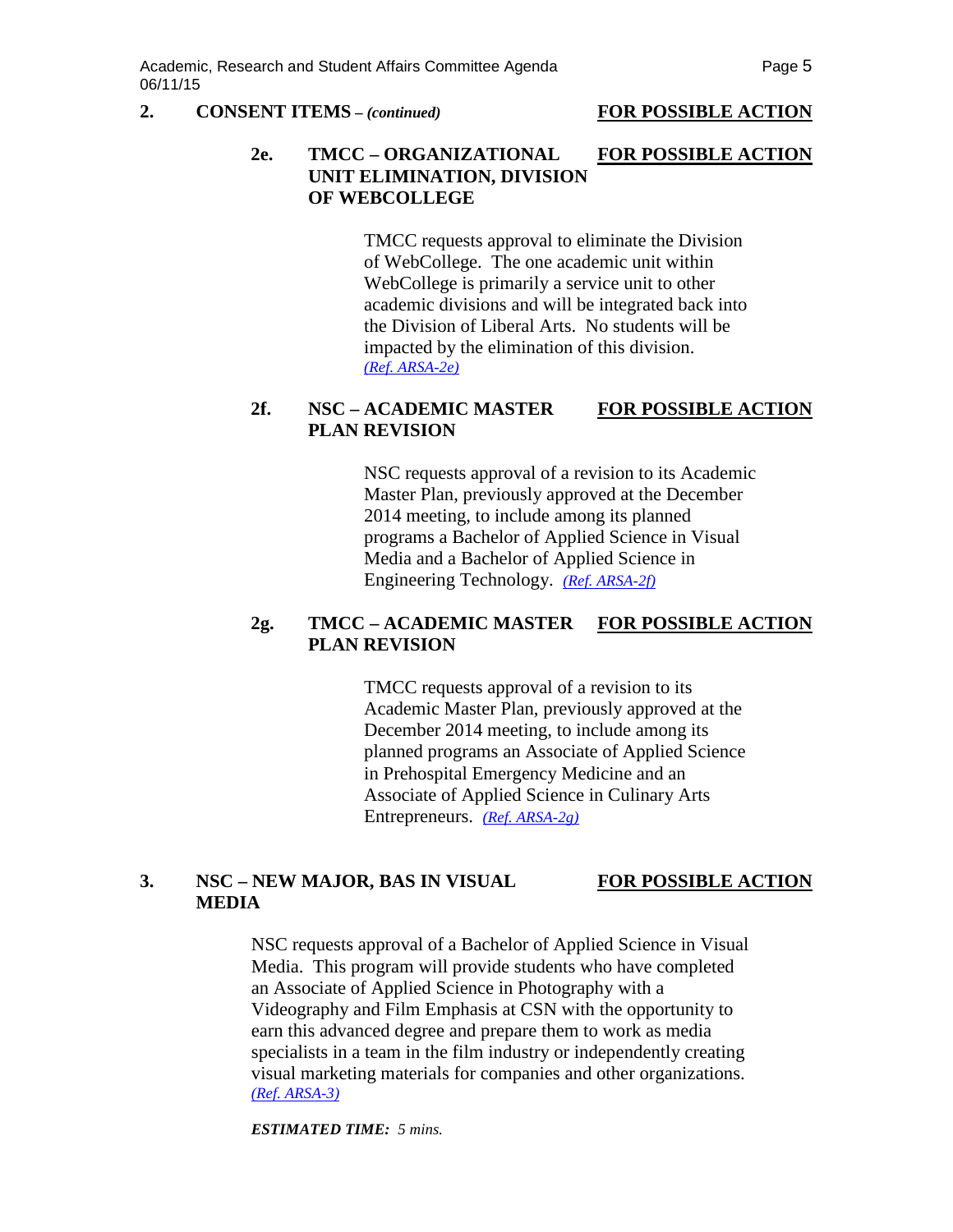# **4. NSC – NEW MAJOR, BAS IN FOR POSSIBLE ACTION ENGINEERING TECHNOLOGY**

NSC requests approval of a Bachelor of Applied Science in Engineering Technology. This proposed 3+1 program between CSN and NSC will provide an opportunity for students to earn this degree at NSC after completing an Associate of Applied Science in Computer Information Technology – Networking at CSN. The program will produce engineering technologists with technical skills that are in demand in Nevada, as well as the management and communication knowledge needed to work in management positions in industry. *[\(Ref. ARSA-4\)](http://system.nevada.edu/tasks/sites/Nshe/assets/File/BoardOfRegents/Agendas/2015/jun-mtgs/arsa-refs/ARSA-4.pdf)*

*ESTIMATED TIME: 5 mins.*

# **5. TMCC – NEW MAJOR, AAS IN FOR POSSIBLE ACTION PREHOSPITAL EMERGENCY MEDICINE**

TMCC requests approval of an Associate of Applied Science in Prehospital Emergency Medicine. The new degree will enhance the learning opportunities and professional status of TMCC graduates, offer opportunities beyond paramedic education and training and prepare students for continuing their education to the bachelor's level. *[\(Ref. ARSA-5\)](http://system.nevada.edu/tasks/sites/Nshe/assets/File/BoardOfRegents/Agendas/2015/jun-mtgs/arsa-refs/ARSA-5.pdf)*

*ESTIMATED TIME: 5 mins.*

# **6. TMCC – NEW DEGREE, AAS IN CULINARY FOR POSSIBLE ACTION ARTS ENTREPRENEURS**

TMCC requests approval of an Associate of Applied Science in Culinary Arts Entrepreneurs. This new degree program will provide graduates with the necessary business skills to open their own business and/or work in a management capacity at a foodrelated small business. *[\(Ref. ARSA-6\)](http://system.nevada.edu/tasks/sites/Nshe/assets/File/BoardOfRegents/Agendas/2015/jun-mtgs/arsa-refs/ARSA-6.pdf)*

*ESTIMATED TIME: 5 mins.*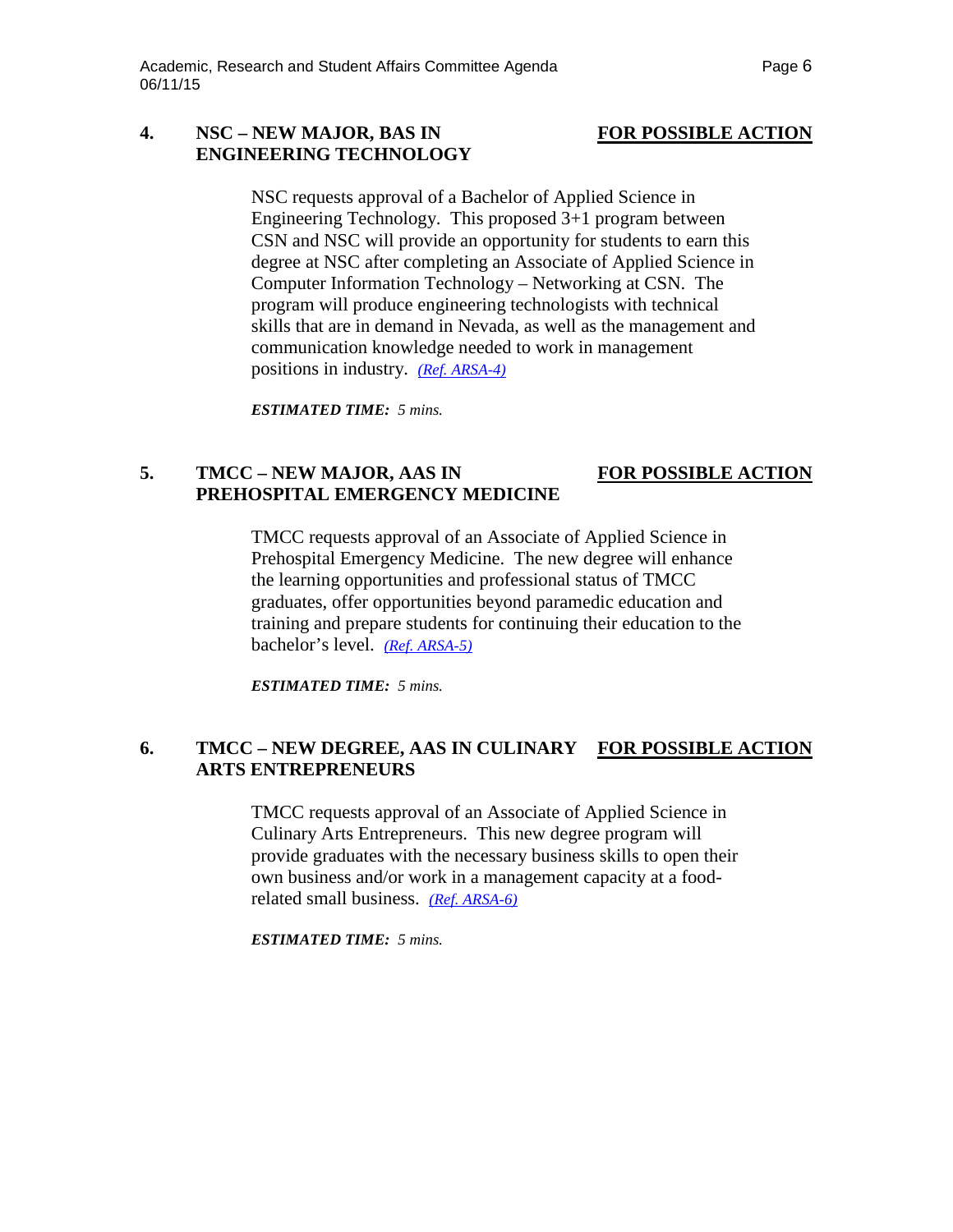# **7. TMCC – NEW MAJOR, BAS IN FOR POSSIBLE ACTION EMERGENCY MANAGEMENT AND HOMELAND SECURITY**

TMCC requests approval of a Bachelor of Applied Science in Emergency Management and Homeland Security. This program provides students with a well-rounded foundation in the history, politics, defense and preparedness aspects of terrorism. It will also provide students with the management principles of planning, mitigating, response and recovery from natural and manmade disasters in emergency management roles. *[\(Ref. ARSA-7\)](http://system.nevada.edu/tasks/sites/Nshe/assets/File/BoardOfRegents/Agendas/2015/jun-mtgs/arsa-refs/ARSA-7.pdf)*

*ESTIMATED TIME: 5 mins.*

# **8. TMCC – NEW MAJOR, BAS IN LOGISTICS FOR POSSIBLE ACTION OPERATIONS MANAGEMENT**

TMCC requests approval of a Bachelor of Applied Science in Logistics Operations Management to provide students with technical expertise and knowledge needed to meet Nevada operations and logistics industry technical workforce needs. The program prepares students in the areas of manufacturing, operations, logistics and supply chain through an industry-driven curriculum encompassing multiple areas, including manufacturing processes, quality principles, safety and operations planning and control. *[\(Ref. ARSA-8\)](http://system.nevada.edu/tasks/sites/Nshe/assets/File/BoardOfRegents/Agendas/2015/jun-mtgs/arsa-refs/ARSA-8.pdf)*

*ESTIMATED TIME: 5 mins.*

# **9. GBC – NEW MAJOR, AAS IN EMERGENCY FOR POSSIBLE ACTION MEDICAL SERVICES - PARAMEDIC**

GBC requests approval of an Associate of Applied Science in Emergency Medical Services – Paramedic designed to prepare students already certified as Emergency Medical Technicians and Advanced Emergency Medical Technicians to continue their education to the most advanced level of prehospital care. *[\(Ref. ARSA-9\)](http://system.nevada.edu/tasks/sites/Nshe/assets/File/BoardOfRegents/Agendas/2015/jun-mtgs/arsa-refs/ARSA-9.pdf)*

*ESTIMATED TIME: 5 mins.*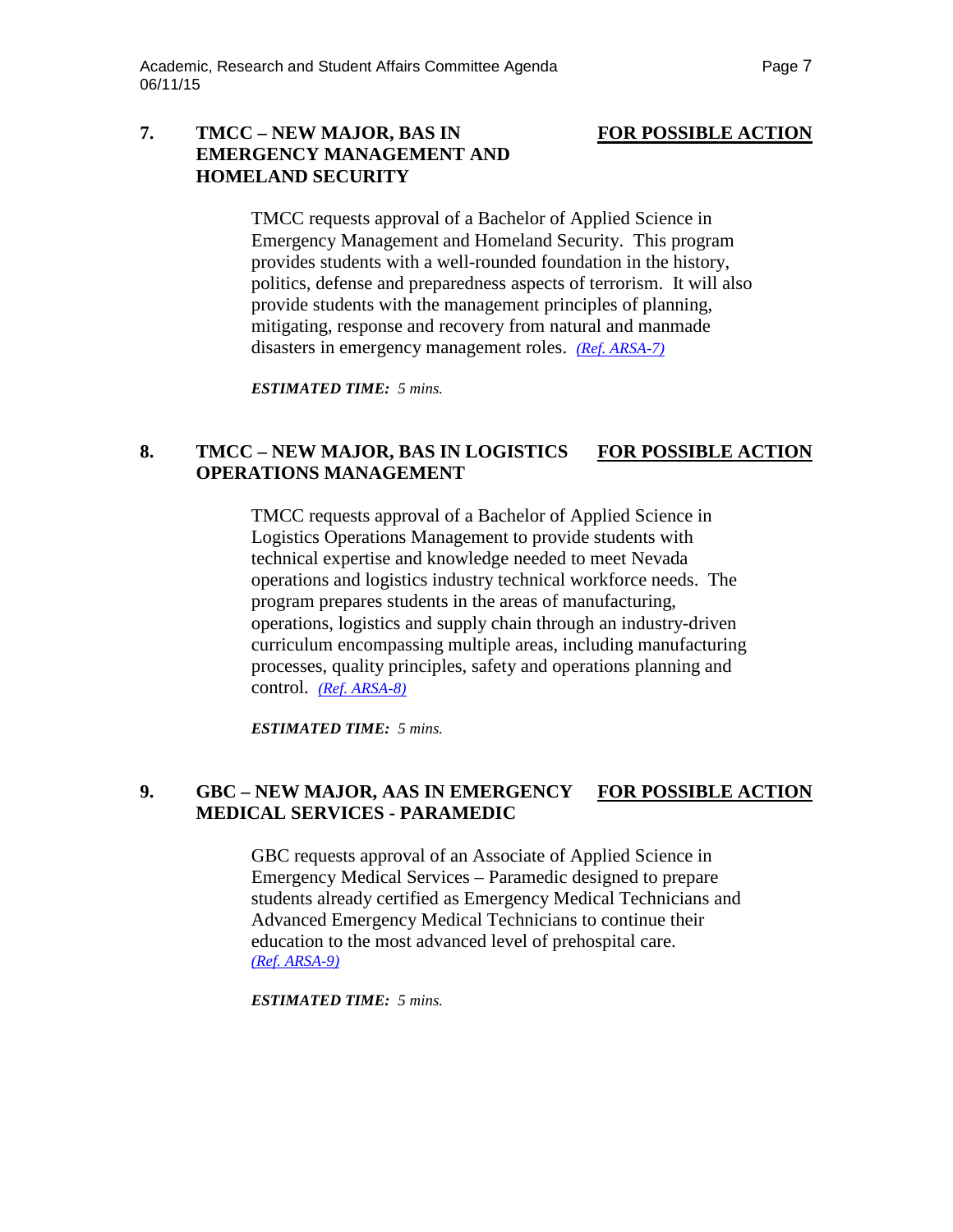# **10. NSHE TASK FORCE ON GATEWAY FOR POSSIBLE ACTION MATHEMATICS SUCCESS AND** *HANDBOOK* **REVISION, NSHE MATHEMATICS AND ENGLISH PLACEMENT POLICY**

Crystal Abba, Vice Chancellor for Academic and Student Affairs, and Christopher Herald, Mathematics Professor, UNR, will present the Report and Recommendations of the NSHE Task Force on Gateway Mathematics Success. In addition, they will present for the Committee's approval a revision to Board policy concerning placement into college-level mathematics and English courses *(Title 4, Chapter 16, Section 1)*. Specifically, the policy proposal provides that for students who do not meet defined college readiness benchmarks, institutions must develop an assessment and placement policy that ensures students have an opportunity to enroll in and complete a gateway college course in mathematics and English within one academic year. *[\(Refs. ARSA-10a](http://system.nevada.edu/tasks/sites/Nshe/assets/File/BoardOfRegents/Agendas/2015/jun-mtgs/arsa-refs/ARSA-10a.pdf) an[d ARSA-10b\)](http://system.nevada.edu/tasks/sites/Nshe/assets/File/BoardOfRegents/Agendas/2015/jun-mtgs/arsa-refs/ARSA-10b.pdf)*

*ESTIMATED TIME: 20 mins.*

### **11. NEVADA SCIENCE AND TECHNOLOGY FOR POSSIBLE ACTION PLAN**

Representatives of the NSHE Research Affairs Council will present and request approval of the updated Nevada Science and Technology Plan. This plan is updated to be a blueprint for both the state and public higher education in setting priorities in science and technology. *[\(Ref. ARSA-11\)](http://system.nevada.edu/tasks/sites/Nshe/assets/File/BoardOfRegents/Agendas/2015/jun-mtgs/arsa-refs/ARSA-11.pdf)*

*ESTIMATED TIME: 20 mins.*

# **12. RESEARCH INSTITUTION INFORMATION ONLY COLLABORATIONS**

The Committee will hear a report on efforts between UNLV, UNR and DRI to collaborate and support their institutions' respective research missions, including support for teaching loads, grant work and the creation of new undergraduate programs. The presentation will include an update on recent task force efforts, including the review of existing policies and operating agreements between the three institutions to identify and address any barriers to such collaboration. *[\(Ref. ARSA-12\)](http://system.nevada.edu/tasks/sites/Nshe/assets/File/BoardOfRegents/Agendas/2015/jun-mtgs/arsa-refs/ARSA-12.pdf)*

*ESTIMATED TIME: 20 mins.*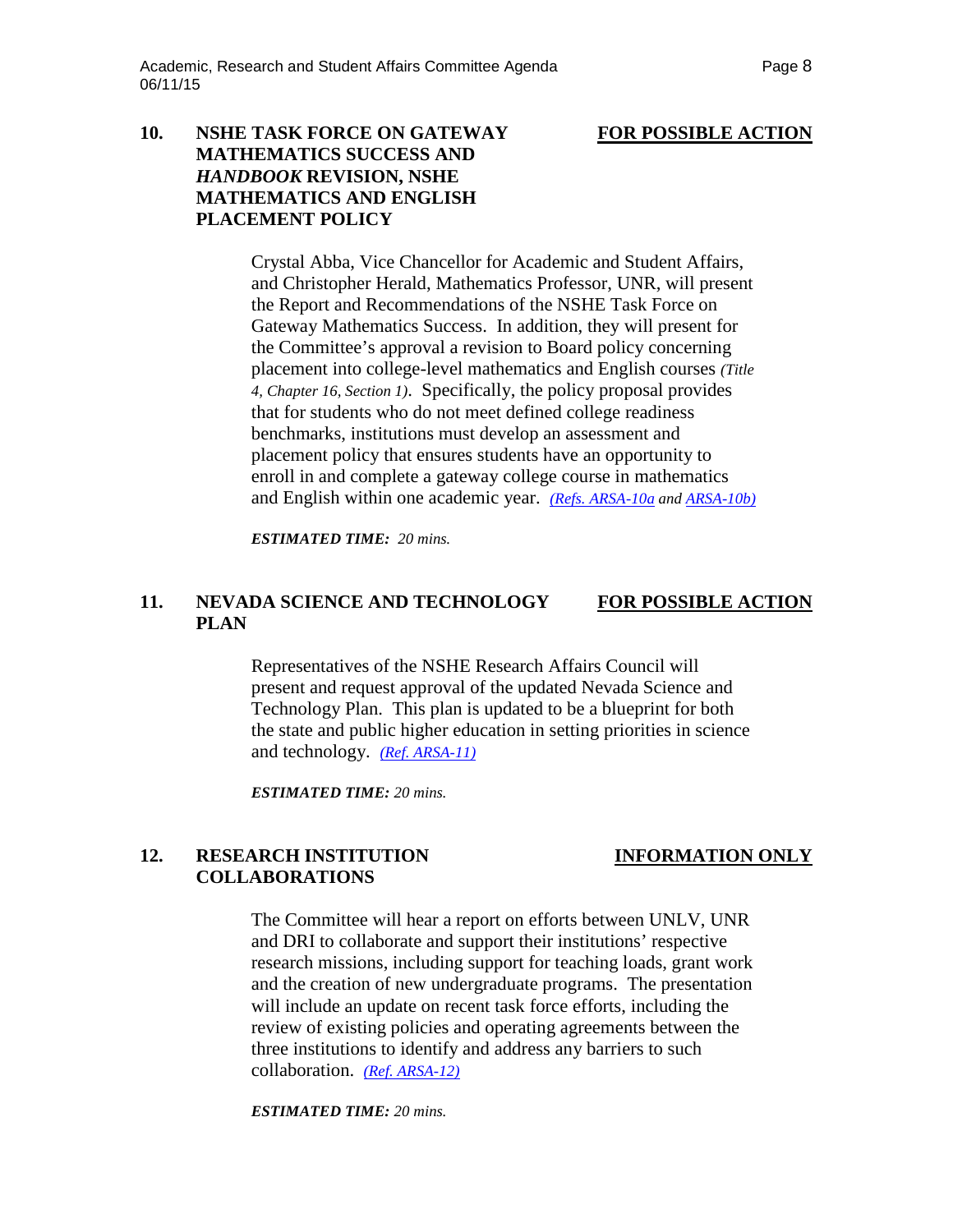## **13. UNR/UNLV – PROGRAM FOR POSSIBLE ACTION CHANGE, POST-BACCALAUREATE DOCTOR OF NURSING PRACTICE PROGRAM**

UNR and UNLV request approval to phase out the current UNR/UNLV Collaborative Post-Master's Doctor of Nursing Practice (DNP) program and continue independent postbaccalaureate DNP programs at the UNLV School of Nursing and the UNR Orvis School of Nursing. The curricula for the respective UNR and UNLV post-baccalaureate DNP programs will build upon the existing respective UNR and UNLV advanced practice master's level curricula. UNR and UNLV already have in place the faculty with the necessary certifications and clinical expertise to develop independent post-baccalaureate DNP programs for advanced practice nurses. *[\(Ref. ARSA-13\)](http://system.nevada.edu/tasks/sites/Nshe/assets/File/BoardOfRegents/Agendas/2015/jun-mtgs/arsa-refs/ARSA-13.pdf)*

*ESTIMATED TIME: 20 mins.*

### **14. NEW BUSINESS INFORMATION ONLY**

Items for consideration at future meetings may be suggested. Any discussion of an item under "New Business" is limited to description and clarification of the subject matter of the item, which may include the reasons for the request.

*ESTIMATED TIME: 5 mins.*

# **15. PUBLIC COMMENT INFORMATION ONLY**

Public comment will be taken during this agenda item. No action may be taken on a matter raised under this item until the matter is included on an agenda as an item on which action may be taken. Comments will be limited to three minutes per person. Persons making comment will be asked to begin by stating their name for the record and to spell their last name. The Committee Chair may elect to allow additional public comment on a specific agenda item when that agenda item is being considered.

In accordance with Attorney General Opinion No. 00-047, as restated in the Attorney General's Open Meeting Law Manual, the Chair may prohibit comment if the content of that comment is a topic that is not relevant to, or within the authority of, the Board of Regents, or if the content is willfully disruptive of the meeting by being irrelevant, repetitious, slanderous, offensive, inflammatory, irrational or amounting to personal attacks or interfering with the rights of other speakers.